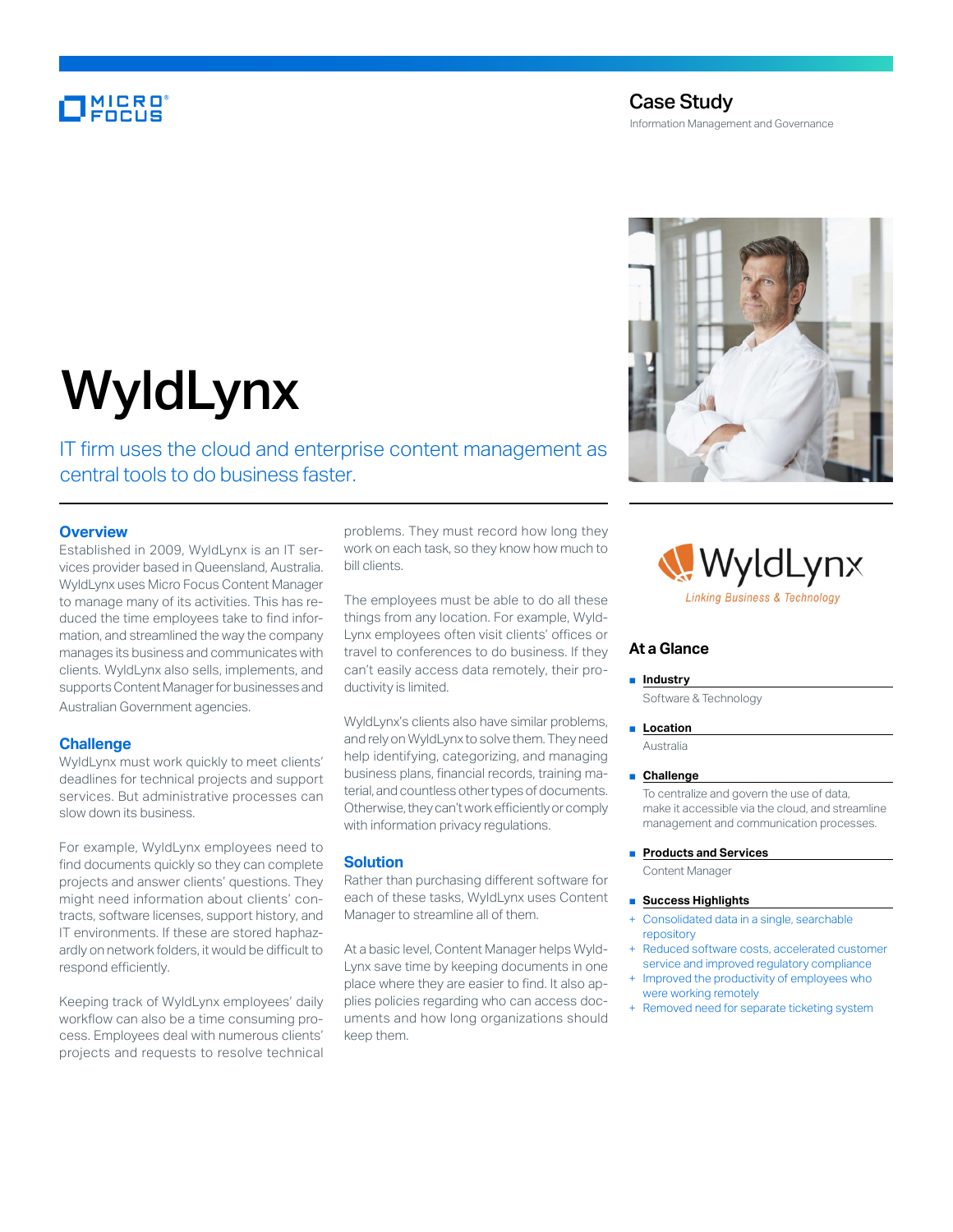But WyldLynx uses Content Manager for much more than organizing and finding documents. Its employees use it to manage support requests, track work so they can bill clients, and deliver online training to clients. Additionally, WyldLynx has connected Content Manager to Microsoft's Azure cloud services, allowing employees to access the same data and functions wherever they are working.

"Content Manager is not just the product we store our corporate records in. We've built our business processes around it," says Carl Duncan, WyldLynx Product and Development Manager.

By building custom interfaces that connect to Content Manager, WyldLynx can now tackle an even wider array of problems for its clients. "Content Manager has very open development options for those keen enough to have a go," Duncan says.

# **Results**

# Saves Time Finding Information

Duncan estimates WyldLynx employees collectively save 10 hours each week by using Content Manager to find information. This is because they don't have to hunt for documents on computer desktops or in network folders. "Content Manager provides us with one source of truth. That makes information much easier to find," he says.

For example, WyldLynx employees can use Content Manager to quickly search for screenshots or notes relating to a client's sup- port request. All the information about each support request can be stored in one record, making it easier to find.

Employees benefit from fast mobile access to this information while attending conferences and traveling to meet clients. Because

Microsoft's Azure cloud service hosts Wyld-Lynx's Content Manager records, employees can access the data without the need for a virtual private net- work or remote desktop access software.

"If I'm on the way to a meeting in New Zealand and I don't have a document, I can use my mobile to get it," Duncan says. "It definitely makes our lives a lot easier and gives us a lot of flexibility."

# Reduces Software Costs

By adapting Content Manager to complete additional tasks, WyldLynx reduces the number of other applications it needs to buy.

For example, its employees use Content Manager as a ticketing system for customers who need technical help. Employees have created a record type in Content Manager that allows them to document the date they receive a support request, the deadline for delivering support, and the urgency of the issue. They also record the type of support request, the date WyldLynx responded, who they assigned to provide the support, and the date they closed the support ticket.

While employees use a spreadsheet to track how long they spend on each task, Content Manager makes this process easier. Instead of entering a description of each task in the spreadsheet, staff members only need to enter a job number corresponding with a record in Content Manager. When managers are processing the spreadsheet, they retrieve the additional information about each task from Content Manager. "Our administration costs are lower because I don't have to transpose details about what the technical guys are doing into the timesheet," Duncan explains.

WyldLynx has plans to further streamline the time-tracking process. It has developed a web-based timesheet that automatically retrieves information about each job from Content Manager. "Then we can monitor how much effort we are spending on any client at any time," says Duncan.

Without Content Manager, WyldLynx would have also had to buy software to catalog, review, and deliver client training material. The company stores this material in Content Manager in PDF, video, and other formats, then allows clients to access the material via Microsoft Azure. "We haven't had to go and buy a training solution and host documents somewhere. We are managing it all out of Content Manager," Duncan says. Content Manager automatically reviews the training material to make sure it is up to date, further streamlining document control.

WyldLynx also develops custom interfaces for Content Manager that are closely adapted to individual customers' needs. Adapting a commercial off-the-shelf (COTS) product in this way reduces the risk, implementation time, and cost compared to developing a solution from scratch. "Content Manager provides all the base functionality, including authentication and security. But to the end-user, it just looks like an application designed to solve a specific business problem," Duncan explains.

By configuring Content Manager for additional tasks, they can get more value from it and they don't have to set up additional line-of-business applications. "Doing a little bit of development on top while still using Micro Focus software under the hood means you won't have multiple systems to worry about," Duncan says, adding that Content Manager's versatility sets it apart from other electronic content management systems. "The ability to create an interface that interacts with the content management system is quite hard to do with other products."